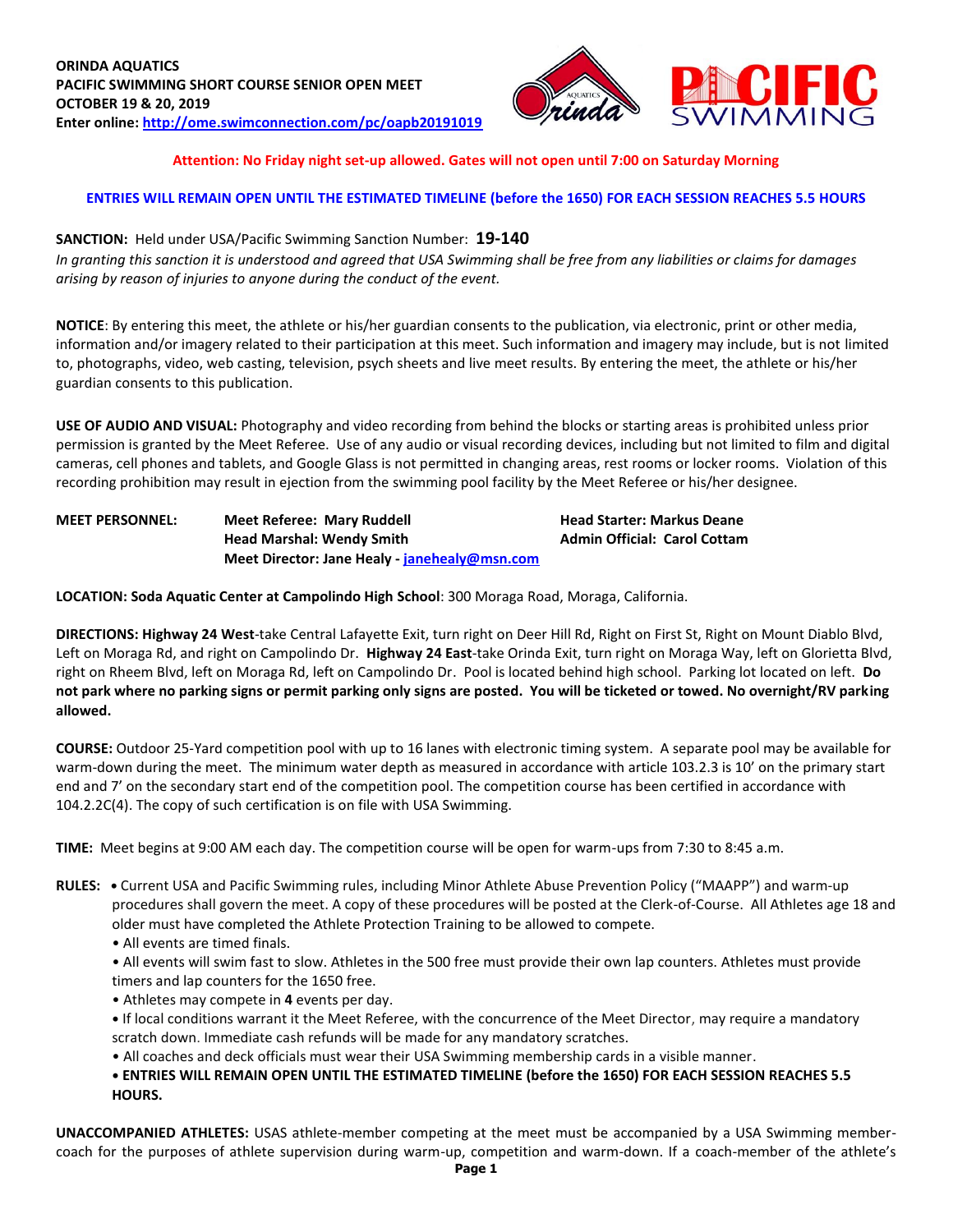USAS Club does not attend the meet to serve in said supervisory capacity, it is the responsibility of the athlete or the athlete's legal guardian to arrange for supervision by a USA Swimming member-coach. The Meet Director or Meet Referee may assist the athlete in making arrangements for such supervision; however, it is recommended that such arrangements be made in advance of the meet by the athlete's USAS Club Member-Coach.

**RACING STARTS:** Any athlete entered in this meet, unaccompanied by a USA Swimming member coach, must be certified by a USA Swimming member coach as being proficient in performing a racing start or must start the race in the water. It is the responsibility of the athlete or the athlete's legal guardian to ensure compliance with this requirement.

**RESTRICTIONS:** • Smoking and the use of other tobacco products is prohibited on the pool deck, in the locker rooms, in spectator

- seating, on standing areas and in all areas used by Athletes, during the meet and during warm-up periods.
- Sale and use of alcoholic beverages is prohibited in all areas of the meet venue.
- No glass containers are allowed in the meet venue.
- No propane heater is permitted except for snack bar/meet operations.
- All shelters must be properly secured.
- Deck Changes are prohibited.

• Destructive devices, to include but not limited to, explosive devices and equipment, firearms (open or concealed), blades, knives, mace, stun guns and blunt objects are strictly prohibited in the swimming facility and its surrounding areas. If observed, the Meet Referee or his/her designee may ask that these devices be stored safely away from the public or removed from the facility. Noncompliance may result in the reporting to law enforcement authorities and ejection from the facility. Law enforcement officers are exempt per applicable laws.

• Operation of a drone or any other flying apparatus is prohibited over the venue (pools, athlete/coach area, spectator area and open ceiling locker rooms) any time athletes, coaches, official and/or spectators are present.

• Coaches, Officials, Parents and Siblings may not use the pool

**ELIGIBILITY:** • Athletes must be current members of USA-S and enter their name and registration number on the meet entry card as they are shown on their Registration Card. If this is not done, it may be difficult to match the athlete with the registration and times database. The meet host will check all athlete registrations against the SWIMS database and if not found to be registered, the Meet Director shall accept the registration at the meet (a \$10 surcharge will be added to the regular registration fee). Duplicate registrations will be refunded by mail.

• Athletes age 13&over are eligible to enter this meet. There is no proof of time required. Entry times should be the athlete's actual short course time and not the minimum standard.

• Athletes age 11&12 years must meet the SR-OPEN time standard as outlined by Pacific Swimming time verification procedures. No refunds will be given for times that cannot be proved.

• Disabled athletes are welcome to attend this meet and should contact the Meet Director or Meet Referee regarding any special accommodations on entry times and seeding per Pacific Swimming policy.

- Athletes under the age of 11 are not eligible to compete.
- Entries with **"NO TIME" will be rejected.**
- No time conversions will be accepted.

**SEEDING:** Event seeding will be in the following order**:** conforming short course yards (SCY), non-conforming long course meters (LCM), and non-conforming short course meters (SCM) - USA Swimming rules 207.12.7B.

**CHECK-IN:** The meet will be deck seeded. Athletes must check-in at the Clerk-of-Course. No event shall be closed more than 30 minutes before the scheduled start of the session. Close of check-in for all individual events shall be no more than 60 minutes before the estimated time of the start of the first heat of the event. Athletes who do not check in will not be seeded and will not be allowed to compete in that event.

**SCRATCH RULE:** Athletes entered in a timed final individual event that is seeded on the deck and who have checked in for that event, must swim in the event unless they notify the clerk of the course before seeding for that event has begun that they wish to scratch. Failure to swim an event will result in being barred from their next individual event.

**ENTRY FEES:** \$6.50 per event plus an \$8.00 participation fee per athlete. Entries will be rejected if payment is not sent at time of request.

**ONLINE ENTRIES:** To enter online go to **<http://ome.swimconnection.com/pc/OAPB20191019>** to receive an immediate entry confirmation. This method requires payment by credit card. Swim Connection, LLC charges a processing fee for this service, equal to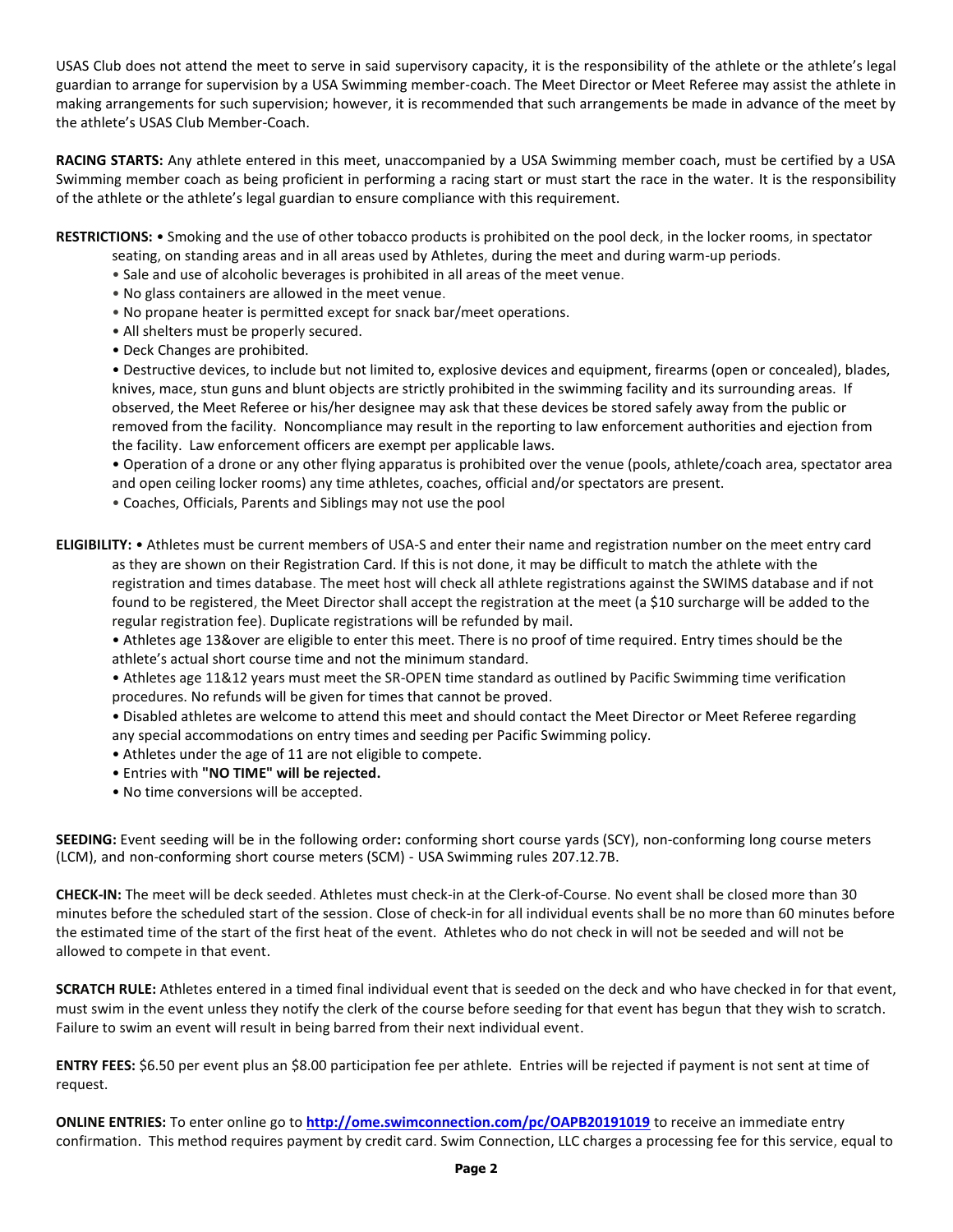\$1 per Athlete plus 5% of the total Entry Fees. Please note that the processing fee is a separate fee from the Entry Fees. If you do not wish to pay the processing fee, enter the meet using a mail entry. **Entering online is a convenience, is completely voluntary, and is in no way required or expected of an athlete by Pacific Swimming. Online entries will be accepted through Wednesday, Oct. 9<sup>th</sup>, 2019 (unless meet reaches capacity prior to that date).**

**MAILED OR HAND DELIVERED ENTRIES**: Entries must be on the attached consolidated entry form. Forms must be filled out completely and printed clearly with Athlete's best times. Entries must be entered using the current Pacific Swimming procedure and be postmarked by midnight, Monday, Oct. 7<sup>th</sup>, 2019 or hand delivered by 6:30 p.m. Wednesday, Oct. 9<sup>th</sup>, 2019. No late entries will be accepted. No refunds will be made, except mandatory scratch downs. Requests for confirmation of receipt of entries should include a self-addressed envelope.

# **Make check payable to: Orinda Aquatics Mail/Hand Deliver entries to: Jane Healy, 15 Pimentel Court, Moraga, CA 94556**

### **AWARDS:** None.

**ADMISSION:** Free. A two-day program may be available for a reasonable cost.

**SNACK BAR & HOSPITALITY:** A snack bar will be available throughout the competition. Coaches and working deck officials will be provided lunch. Hospitality will serve refreshments to timers.

|                              | <b>Women's Events</b> |                | <b>EVENTS:</b>             | <b>Men's Events</b> |                              |            |  |  |  |  |  |  |
|------------------------------|-----------------------|----------------|----------------------------|---------------------|------------------------------|------------|--|--|--|--|--|--|
| <b>SCY</b>                   | <b>LCM</b>            |                |                            |                     | <b>SCY</b>                   | <b>LCM</b> |  |  |  |  |  |  |
| <b>SR Open Time Standard</b> |                       |                | Saturday, October 19, 2019 |                     | <b>SR Open Time Standard</b> |            |  |  |  |  |  |  |
| 5:32.89                      | 6:18.79               | $\mathbf{1}$   | 400 IM (women)             |                     |                              |            |  |  |  |  |  |  |
|                              |                       |                | <b>500 Free (men)</b>      | $\overline{2}$      | 5:47.89                      | 5:12.79    |  |  |  |  |  |  |
| 2:32.99                      | 2:55.79               | 3              | 200 Back                   | 4                   | 2:20.69                      | 2:41.39    |  |  |  |  |  |  |
| 1:10.69                      | 1:19.99               | 5              | <b>100 Fly</b>             | 6                   | 1:03.89                      | 1:12.69    |  |  |  |  |  |  |
| 2:19.99                      | 2:39.49               | $\overline{7}$ | 200 Free (women)           |                     |                              |            |  |  |  |  |  |  |
|                              |                       |                | 200 IM (men)               | 8                   | 2:23.29                      | 2:45.49    |  |  |  |  |  |  |
| 29.99                        | 34.29                 | 9              | 50 Free                    | 10                  | 26.89                        | 30.19      |  |  |  |  |  |  |
| 2:56.39                      | 3:21.19               | 11             | 200 Breast                 | 12                  | 2:40.49                      | 3:04.09    |  |  |  |  |  |  |
| 21:27.19                     | 22:09.69              | 13             | 1650 Free (women)          |                     |                              |            |  |  |  |  |  |  |
|                              |                       |                |                            |                     |                              |            |  |  |  |  |  |  |
| Sunday, October 20, 2019     |                       |                |                            |                     |                              |            |  |  |  |  |  |  |
| 6:12.69                      | 5:34.69               | 15             | 500 Free (women)           |                     |                              |            |  |  |  |  |  |  |
|                              |                       |                | 400 IM (men)               | 16                  | 5:07.69                      | 5:51.59    |  |  |  |  |  |  |
| 2:34.89                      | 2:55.89               | 17             | 200 Fly                    | 18                  | 2:22.29                      | 2:41.49    |  |  |  |  |  |  |
| 1:10.79                      | 1:22.29               | 19             | 100 Back                   | 20                  | 1:04.69                      | 1:15.49    |  |  |  |  |  |  |
| 2:36.79                      | 3:00.29               | 21             | 200 IM (women)             |                     |                              |            |  |  |  |  |  |  |
|                              |                       |                | <b>200 Free (men)</b>      | 22                  | 2:08.39                      | 2:27.89    |  |  |  |  |  |  |
| 1:04.99                      | 1:14.09               | 23             | 100 Free                   | 24                  | 58.69                        | 1:07.39    |  |  |  |  |  |  |
| 1:21.99                      | 1:33.89               | 25             | 100 Breast                 | 26                  | 1:13.59                      | 1:25.49    |  |  |  |  |  |  |
|                              |                       |                | 1650 Free (men)            | 28                  | 20:13.29                     | 20:43.39   |  |  |  |  |  |  |

**Athletes in the 500 must provide their own lap counter. Athletes in the 1650 must provide own timer and lap counter. All events swim fastest to slowest**

**Athletes age 11&12 must meet the Senior Open Time Standards**